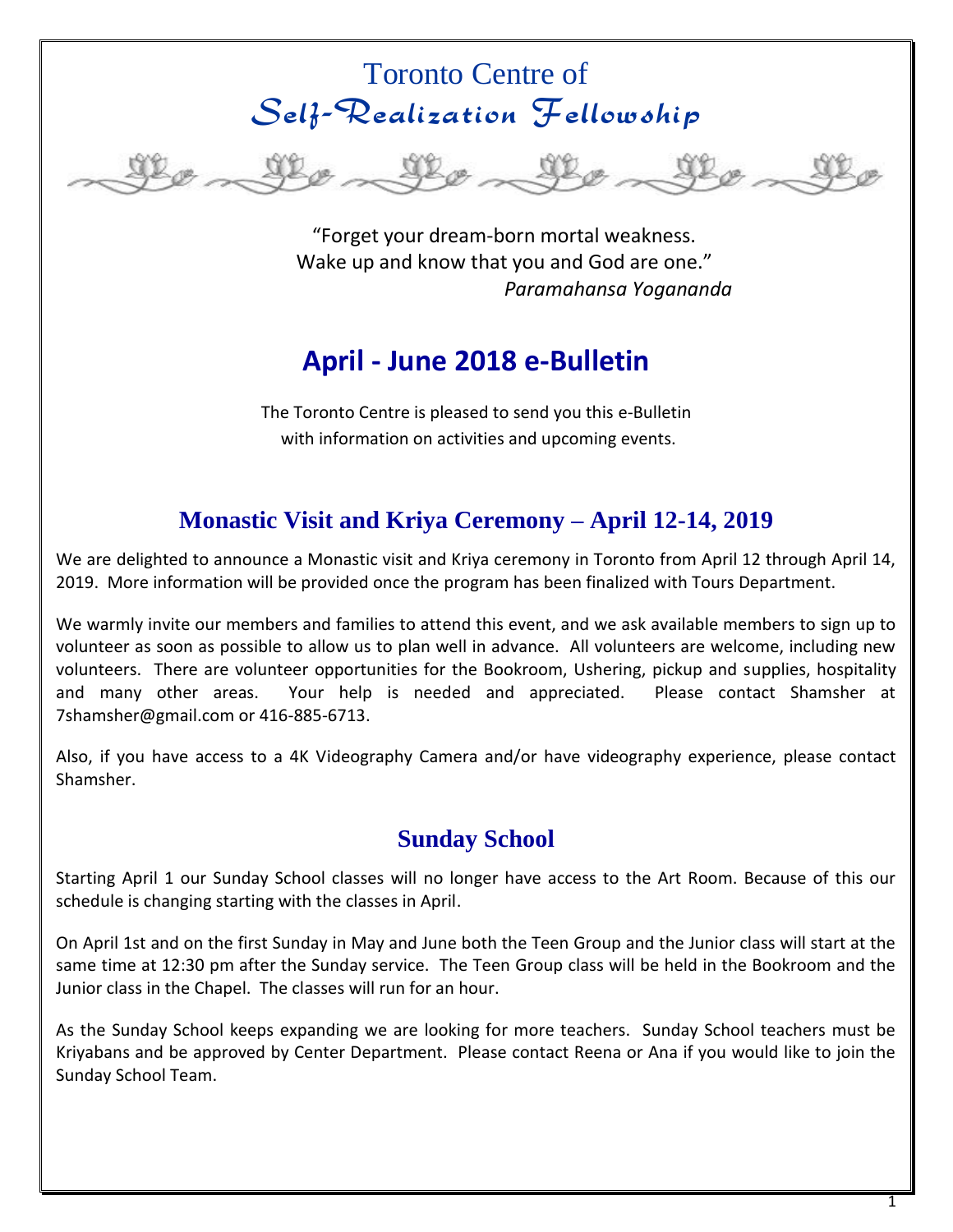# **Upcoming Events and Special Services**

### **Easter Sunday Service - Sunday, April 1**

On Sunday, April 1, we will hold our Easter Sunday Service from 11:00 a.m. to 12:00 noon. Please note that the pot luck social on Sunday March 25 with the monastics replaced the previously scheduled pot luck for Easter Sunday.

### **India Night Social – Saturday, April 28**

Everyone is invited to join in the festivities of our annual India Night Celebration on Saturday, April 28. This event is in honour of the homeland of our Guru, Paramahansa Yogananda, and will feature a delicious catered Indian meal plus delightful entertainment by some of our members. You may dress in Indian attire if you wish. The event will begin at 6:30 p.m. Tickets are now on sale in our Bookroom and on our website and can be purchased up to April 22 or until they are sold out if earlier. Prices are:

Adults - \$12.00; Children (6-12 years) - \$6.00; Children under six are Free.

Please note that the regularly scheduled evening Meditation Service on Saturday April 28 is cancelled.

### **Swami Sri Yukteswar's Birthday Commemorative Service – Thursday, May 10**

On Thursday, May 10, at 7:30 pm, we will hold a commemoration service to honor the birthday of Swami Sri Yukteswar. The chapel will open at 7:00 pm for private meditation. Special services are open to everyone well enough acquainted with the SRF teachings to appreciate the significance of the Guru-disciple relationship and to participate with sincerity and reverence. Please bring a flower to offer as a symbol of devotion to God and the SRF Gurus. Remember not to smell the flower, and thereby take for yourself a part of the gift meant for God. Please also bring a donation, as a symbol of loyalty and faithfulness to the cause of SRF. The collection will be sent to SRF International Headquarters where it will be used for sharing these sacred teachings with other truth-seeking souls.

### **General Membership Meeting – Sunday, May 27**

On Sunday, May 27 after the 11 am service, the Centre will hold a General Membership Meeting. An agenda will be posted in due course on the bulletin board in our bookroom. Your comments & questions about the Centre are greatly appreciated. We hope you can join us!

## **Toronto Centre's Picnic – Sunday, June 3**

Everyone is warmly invited to the Toronto Centre's annual picnic on Sunday, June 3 after our 11 am service. Please bring your favorite vegetarian dish, dessert or juice. We're looking forward to an afternoon of outdoor fun in Serena Gundy Park, including games and a delicious potluck meal. Family and friends are welcome. Maps will be available on the Centre's free literature table showing parking lot locations and the closest TTC bus stop.

## **Volunteer Appreciation Social – Sunday, June 24**

In appreciation of all the work that our dedicated volunteers perform to keep the Toronto Centre running we warmly invite all the Centre's volunteers to a social on Sunday, June 24 after the 11 am service.

Our Guru wrote: "Sincere workers are needed for carrying on our work, and whenever the Fellowship is blessed by the addition of one more true soul, I know that Divine Mother has directed the soul of another to work in accordance with Her divine plan."

If you wish to become a volunteer at the Toronto Centre and you are taking the SRF lessons and have attended services at the Toronto Centre for six months we encourage you to serve as a volunteer.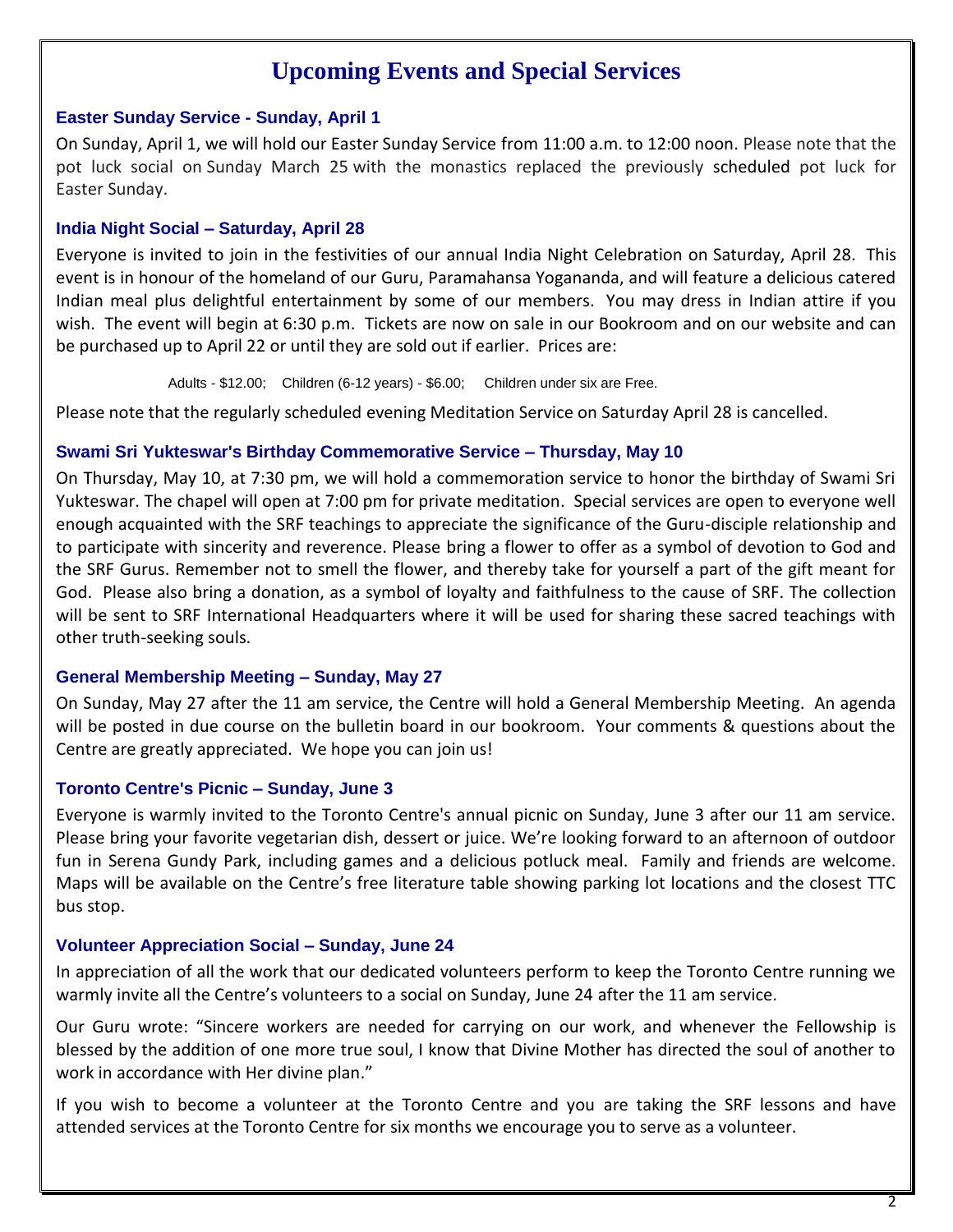# **2018 Activities**

### **April**

| Sunday                  | $\mathbf{1}$   | <b>Sunday School</b>                                                                              |
|-------------------------|----------------|---------------------------------------------------------------------------------------------------|
| Sunday                  | 1              | <b>Easter Sunday Service</b>                                                                      |
| Saturday                | 28             | <b>India Night</b>                                                                                |
| <b>May</b>              |                |                                                                                                   |
| Sunday                  | 6              | <b>Sunday School</b>                                                                              |
| Thursday                | 10             | Swami Sri Yukteswar's Birthday Commemoration Service                                              |
| Sunday                  | 13             | Mother's Day                                                                                      |
| <b>Monday</b>           | 21             | Victoria Day (Not an event at the Toronto Centre)                                                 |
| Sunday                  | 27             | <b>General Membership Meeting</b>                                                                 |
| June                    |                |                                                                                                   |
| Sunday                  | 3              | Toronto Centre's Picnic & Sunday School,                                                          |
| Sunday                  | 17             | <b>Father's Day</b>                                                                               |
| Sunday                  | 24             | <b>Volunteer Appreciation Social</b>                                                              |
| July                    |                |                                                                                                   |
| Sunday                  | $\mathbf{1}$   | Canada Day (Not an event at the Toronto Centre)                                                   |
| Monday                  | $\overline{2}$ | Canada Day (Observed)                                                                             |
| Wednesday               | 25             | Mahavatar Babaji Commemoration Service (with Kirtan)                                              |
| <b>August</b>           |                |                                                                                                   |
| Sunday 5 to Saturday 11 |                | <b>SRF Convocation in Los Angeles</b>                                                             |
| Monday                  | 6              | Civic Holiday (Not an event at the Toronto Centre)                                                |
| <b>September</b>        |                |                                                                                                   |
| Sunday                  | $\overline{2}$ | Janmashtami Service (1:00 pm after the regular Sunday service)                                    |
| Monday                  | 3              | Labour Day (Not an event at the Toronto Centre)                                                   |
| Saturday                | 8              | Commemorative Meditation for Bhagavan Krishna (with Kirtan)<br>3 Hr. + 3 Hr. (10:00 am - 4:00 pm) |
| Sunday                  | 9              | <b>Sunday School</b>                                                                              |
| Wednesday               | 26             | Lahiri Mahasaya's Mahasamadhi Service                                                             |
| Sunday                  | 30             | Lahiri Mahasaya's Birthday Service (1:00 pm after the regular Sunday service)                     |
| <b>October</b>          |                |                                                                                                   |
| <b>Sunday</b>           | 7              | <b>Sunday School</b>                                                                              |
| Monday                  | 8              | Thanksgiving Day (Not an event at the Toronto Centre)                                             |
| <b>Sunday</b>           | 21             | <b>General Membership Meeting</b>                                                                 |
| Wednesday               | 31             | Halloween (Not an event at the Toronto Centre)                                                    |
| <b>November</b>         |                |                                                                                                   |
| Friday 2 to Sunday 4    |                | Monastic Led Retreat in Niagara Falls                                                             |
| Sunday                  | 4              | <b>Daylight Saving Time Ends</b>                                                                  |
| Sunday                  | 11             | <b>Sunday School</b>                                                                              |
| Sunday                  | 11             | Remembrance Day (Not an event at the Toronto Centre)                                              |
| <b>December</b>         |                |                                                                                                   |
| Sunday                  | $\overline{2}$ | <b>Sunday School</b>                                                                              |
| Saturday                | 8              | Extended Meditation (Energ. Ex. 5:10 pm; Meditation 5:30 - 9:30 pm)                               |
| Saturday                | 15             | <b>All-Day Christmas Meditation</b>                                                               |
| <b>Sunday</b>           | 16             | <b>Christmas Social</b>                                                                           |
| <b>Monday</b>           | 24             | Christmas Eve Meditation Service (7:00 pm - 9:00 pm)                                              |
| Tuesday                 | 25             | Christmas Day (Centre closed)                                                                     |
| <b>Monday</b>           | 31             | New Year's Eve Meditation Service (9:30 pm - 12:30 am)                                            |
|                         |                |                                                                                                   |